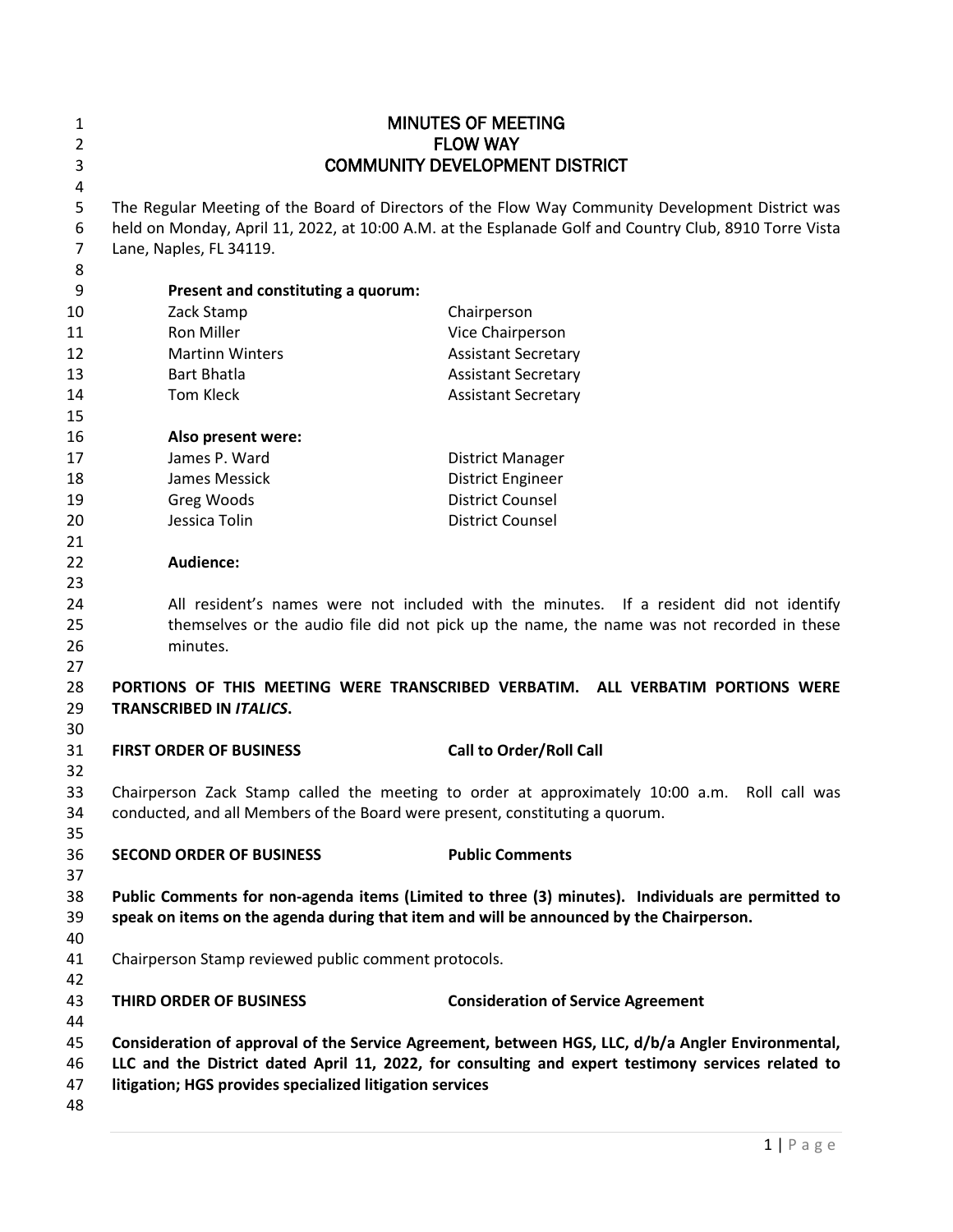*Mr. Greg Woods: We had a conference with the potential expert last week and we are going to use her as a consulting expert with her thoughts, but not as a testifying expert. She doesn't have a lot of testifying experience. She has generated some materials for us and has some very good ideas, but we don't think we want to move forward with her as a testifying witness. I guess we need approval to sign off on her agreement, but her services have mostly been performed already. There won't be a great deal of stuff in the future, maybe just periodic questions and issues. Mr. Bhatla: What kind of expertise is that? Ms. Jessica Tolin: She is an environmental engineer. She works with a big engineering company. She basically walks through the various permits, the South Florida Water Management District permits, the Army Corps of Engineers permits, and so we have been working with her on that to have a better understanding of the permit conditions, terms, the process with the District and the Corps. Chairperson Stamp: Do we have any kind of resume? Mr. Bhatla: Is this to deal with the water? Is it do deal with the preserves? It is going to be implied that the preserves are a benefit to the community, and I think we need also an expert to verify what is the benefit. We have an idea what the benefits are, but I think odds are only comments. We need expertise on that. I don't understand what kind of expertise we need on the water end. Ms. Tolin: She has expertise on both the South Florida Water Management District permit and the Corps permit, so we have been consulting with her as to both. Mr. Miller: So, the intention of this consultant is to help us with the preserve suit or is it with other things? Chairperson Stamp: It is with litigation we have filed. Mr. Miller: As we go down the path with the preserve suit we are seeking, it seems to me there were three things which are essential: one is what is the cost of maintaining these preserves, a second would be what would be the inflation factor in the future; and the third would be the preserves are to be maintained in perpetuity in the permits, so with the perpetuity factor you need a sum of money or principal amount that is in an escrow fund that does not deplete. The interest on that fund is intended to provide the maintenance in perpetuity. It's a pretty big number. (Indecipherable). I've been involved since the get go and I do have some background in finance. If it were to please the Board I would be happy to be a liaison with these people, so that the Board can stay involved. We know we can't have more than one involved because that would become a Board Meeting. Mr. Bhatla: I think we need that expertise for the Board. I don't think we need it for the legal because* 

 *it's a cost issue and we have a historical need for it too because the preserve has been maintained for the past three years. Once a number is established it is strictly an economical analysis really. I understand* 

*that the consultant we are retaining is for environmental purposes, for the permit, not the preserve. The* 

 *preserve is still under observation as far as the remediation is concerned, the success criteria. The other thing is, what is the cost involved for this consultant?* 

*Ms. Tolin: It has her rates in the agreement.*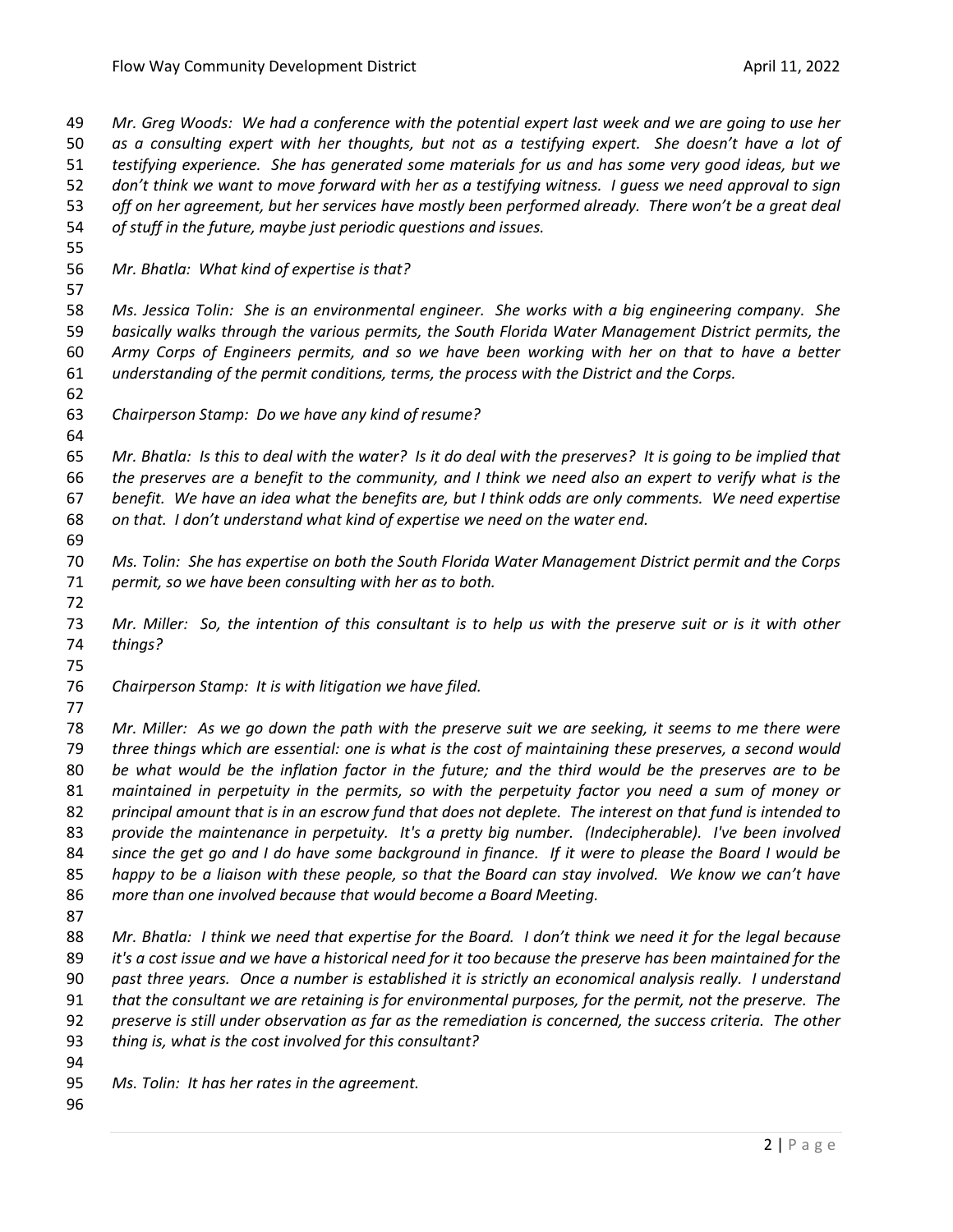| 97         | Mr. Bhatla: It is open ended?                                                                                                                                    |
|------------|------------------------------------------------------------------------------------------------------------------------------------------------------------------|
| 98         |                                                                                                                                                                  |
| 99         | Mr. Ward: It is depending on what is authorized by Greg and Jessica to do the work, so I don't know                                                              |
| 100        | what the total cost will be, but the rate schedule is in the agreement. It's like \$175 to \$280 a billing hour.                                                 |
| 101        |                                                                                                                                                                  |
| 102        | Discussion ensued regarding the consulting rates.                                                                                                                |
| 103        |                                                                                                                                                                  |
| 104<br>105 | Mr. Miller offered to serve as a liaison between the Board and the finance consulting experts.                                                                   |
| 106        | Mr. Bhatla offered to serve as a liaison between the Board and the environmental consulting experts.                                                             |
| 107        |                                                                                                                                                                  |
| 108        | Chairperson Stamp stated any Board Member could communicate with the lawyers at any point about                                                                  |
| 109        | anything they wished. He stated it certainly made sense for Mr. Bhatla to talk with the lawyers about                                                            |
| 110        | the environmental issues and for Mr. Miller to talk about the financial issues. He noted Martinn Winters                                                         |
| 111        | also had a financial background. He called for a motion.                                                                                                         |
| 112        |                                                                                                                                                                  |
| 113        | On MOTION made by Mr. Ron Miller, seconded by Mr. Bart Bhatla,                                                                                                   |
| 114        | and with all in favor, the Service Agreement, between HGS, LLC, d/b/a                                                                                            |
| 115        | Angler Environmental, LLC and the District dated April 11, 2022, for                                                                                             |
| 116        | consulting and expert testimony services related to litigation was                                                                                               |
| 117        | approved.                                                                                                                                                        |
| 118        |                                                                                                                                                                  |
| 119        | <b>Staff Items</b><br><b>FOURTH ORDER OF BUSINESS</b>                                                                                                            |
|            |                                                                                                                                                                  |
| 120        |                                                                                                                                                                  |
| 121        | I. District Attorney - Woods, Weidenmiller, Michetti, & Rudnick                                                                                                  |
| 122        |                                                                                                                                                                  |
| 123        | a) Request to call Executive Attorney/client shade session. Discussion of lawsuit, File Number: 20-                                                              |
| 124        | CA-4147                                                                                                                                                          |
| 125        |                                                                                                                                                                  |
| 126        | Mr. Woods: Our mediation has been continued and will readjourn on Tuesday, April 26. That was                                                                    |
| 127        | the nonbinding arbitration date. The nonbinding arbitration date is going to be moved to May,                                                                    |
| 128        | probably in the May 20 to May 27 time period. The judge moved us back one trial period, so we                                                                    |
| 129        | are now in the July 11 to August 5 range trial docket. The defendants filed one motion for                                                                       |
| 130        | summary judgment as to the individual board members. The attorney has indicated that they will                                                                   |
| 131        | be filing another motion for summary judgment as to Taylor Morrison. The judges will work in                                                                     |
| 132        | some time to get those motions for summary judgment heard prior to trial, but that will probably                                                                 |
| 133        | occur in June. That's kind of an update of what has transpired in terms of scheduling and where                                                                  |
| 134        | we are at.                                                                                                                                                       |
| 135        |                                                                                                                                                                  |
| 136        | Mr. Miller: We have had a mediation session and it has been continued to a later session?                                                                        |
| 137        |                                                                                                                                                                  |
| 138        | Mr. Woods: Correct.                                                                                                                                              |
| 139        |                                                                                                                                                                  |
| 140<br>141 | Mr. Miller: Based upon what has transpired in the first session do we have what need to have a<br>shade session? Or do we have to wait until the next mediation? |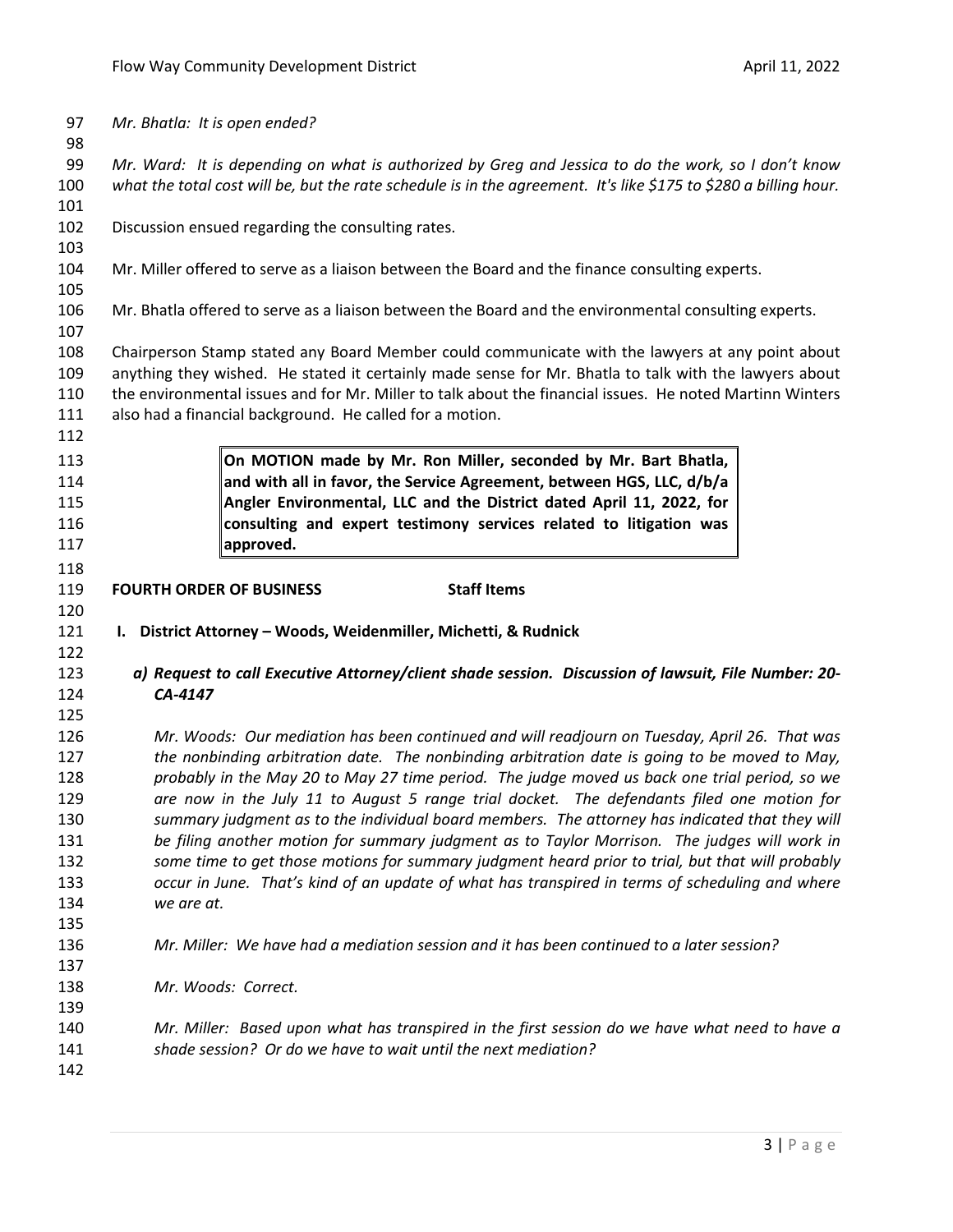*Mr. Woods: I think we should go ahead and have the shade session to discuss the proposals that came out and to kind of talk to the board perhaps about a potential range of things that might be acceptable to the Board. I think for those purposes the shade session and settlement discussions would be worthwhile.* 

 *Mr. Ward: What he is saying is, the mediation has happened. Apparently, there is some offer on the table. He would like to discuss that with you. That can be the subject of the shade session. It's recommended that that be Thursday, April 21, at the end of your meeting. We put in here who the attendees will be. It will be Zack Stamp, Ron Miller, Tom Kleck, Martinn Winters, Bart Bhatla, District Attorney Jessica Tolin and Greg Woods, and myself as your District Manager. We will be limited to that. There will be a court reporter that takes that session, and then we will go back in open session. If that is acceptable to you, then you will need a motion to set that as an executive session.* 

 **On MOTION made by Mr. Ron Miller, seconded by Mr. Tom Kleck, and with all in favor, an Executive Attorney/client shade session was set for April 21, 2022.**

## **II. District Engineer – Calvin, Giordano & Associates**

- *Mr. Bhatla: We are interested in the status of permitting. How is that going?*
- *Mr. James Messick: We submitted the permit transfer application and required documents at the beginning of the month. It is currently under process by the District. It will take over a month for them to address and give us approval for that.*
- *Mr. Bhatla: Approval to install another well?*

 *Mr. Messick: No, this is for permit transfer for us to be the applicant and permitee of the consumptive use permit.*

*Mr. Bhatla: What about the well?*

 *Mr. Messick: I had the well as an action item I was to discuss next week with you, but the well – further investigation was done with a more detailed camera and the existing casing is actually in good condition, so we've ordered the new pump. It's going to take several weeks, maybe up until the end of the month before it can get installed. We are looking into whether or not we can drill a third well which would include permit modifications and we haven't heard back from the District on whether or not that would be acceptable or not.* 

- *Mr. Bhatla: I think we should keep that in the back of our mind because we have only two wells and these are essentially mechanical devices which can easily fail. If we had a redundancy, it would be prudent because water is the lifeline of this community.*
- *Mr. Messick: We understand that. We definitely need some sort of redundancy. Based on our budget and what we can afford, we are looking to purchase a third well during this upcoming rainy*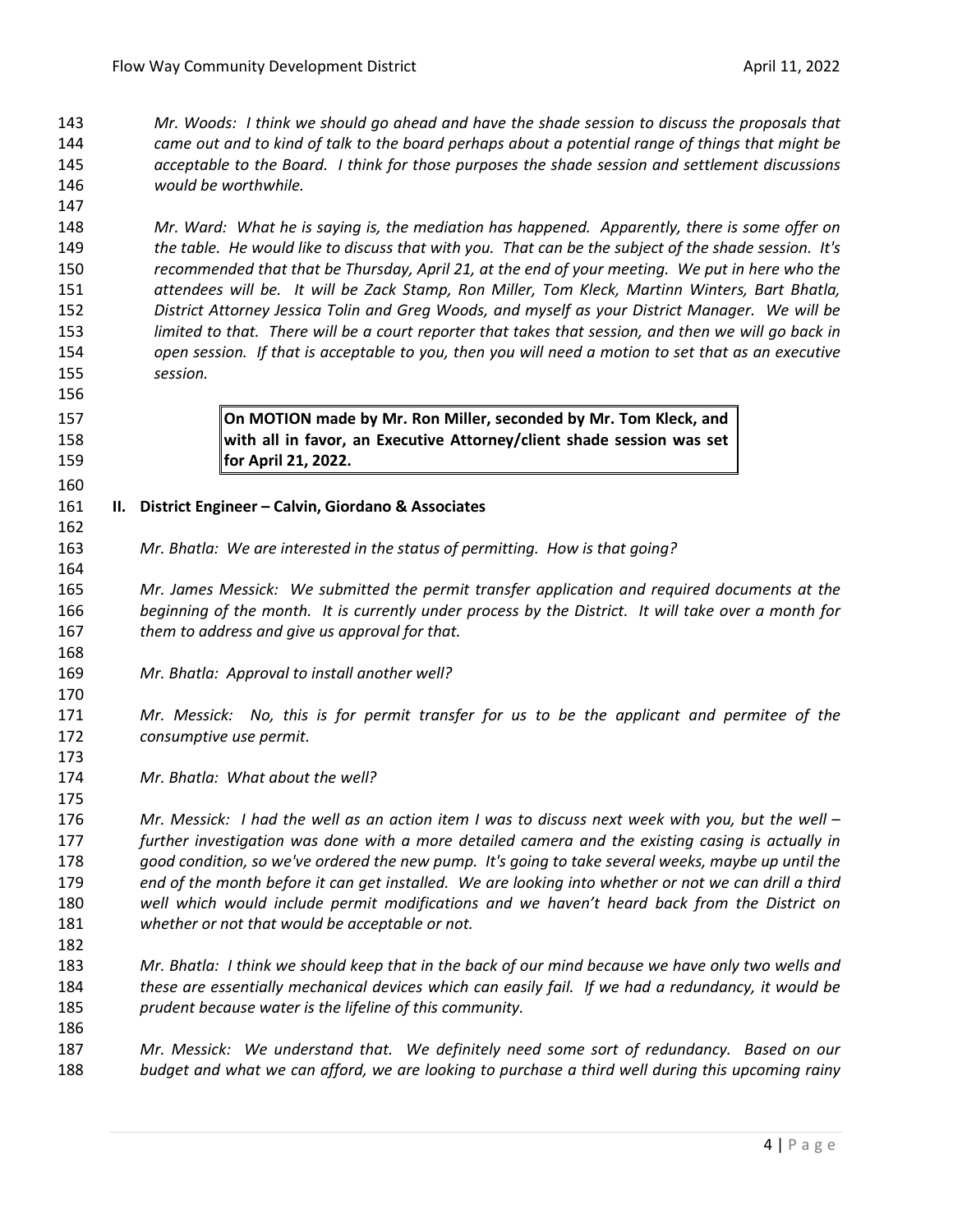- *season, so that we are ready for next dry season with a backup pump. I think that would be the redundancy that we would need right away.*
- *Mr. Bhatla: As you have some information from the groundwater experts as to the condition of the well, I would like to take a look at the information.*
- *Mr. Messick: I know they investigated the well casing further. I don't know if there is a copy of that video.*
- *Mr. Bhatla: Okay, we can talk about that afterwards.*
- *Mr. Kleck: A question on the related photos and videos I sent to Jim Ward. Have you had a chance to analyze what can be done with the lakes when the water is so low right now in regard to eliminating some of the growth and the weeds and the swamp grasses that are in there?*
- *Mr. Messick: We have a current aquatic vendor that's spraying the lakes. That's the tried and true method of containing and not letting these littorals get out of hand. I know our budget for that is somewhat limited right now and I think that's maybe why we see a little bit of the growth that you've documented in your emails. We are trying to address and pinpoint which of those littoral shelves we can address now. But certainly, as a whole, as of 2023, we have the budget to start being more aggressive and spraying those on a weekly basis.*
- *Mr. Kleck: Okay, because I know we did that with the golf course driving range pretty easily and efficiently and I thought now would be the time to do it before the waters come up, to do it to the rest of the lakes that need it. We don't have to do them all at once, but if we can effectively start an active program of doing that while the lakes are low.*
- *Mr. Messick: We do have an active program. I think we are going to look at seeing which lakes we can focus on, if there are some that are getting out of hand.*
- *Mr. Miller: The golf personnel, for spraying the aqua range, they have advised me that has been very helpful for them to accumulate golf balls and they wouldn't mind if we actually sprayed that a second time.*
- *Mr. Bhatla: Who is our contractor for spraying and other things?*
- *Mr. Ward: I don't know. I can get that for you.*
- *Mr. Messick: I think it's Ecologic Solutions.*
- *Mr. Ward: I think it's the same vendor the HOA has.*
- **III. District Manager – JPWard & Associates, LLC**
- No report.
- 

- **FIFTH ORDER OF BUSINESS Audience Comments**
-